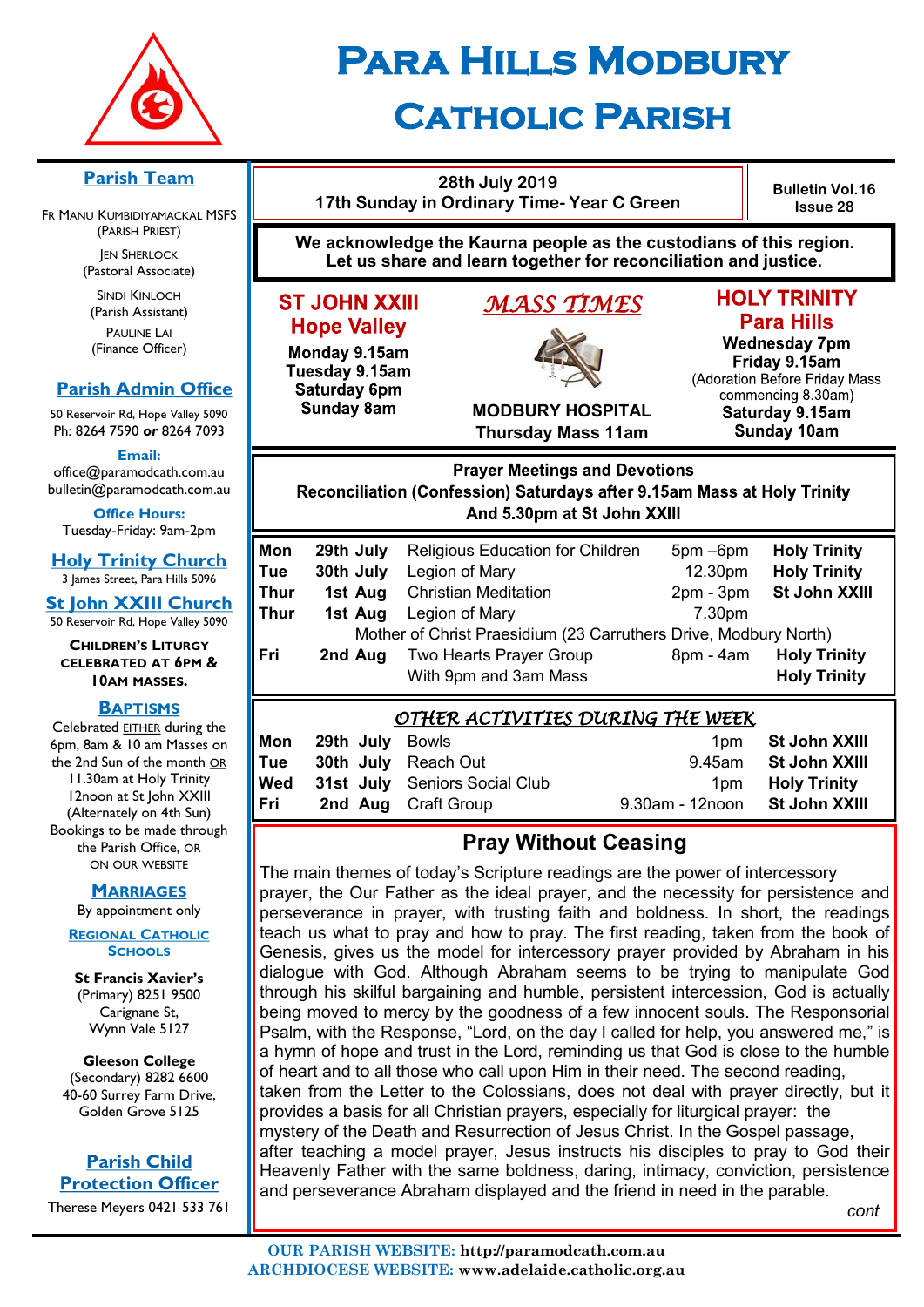He gives us the assurance that God will not be irritated by our requests or unwilling to meet them with

generosity. The parable in the gospel today teaches us that prayer is not putting coins in a vending machine called "God" to get whatever we wish. We must not look upon God as a sort of genie who grants all our requests. God is our loving Father who knows what to give, when to give and how to give. This includes not only our daily bread to satisfy our physical hunger but also "bread" to satisfy our spiritual hunger. Prayer is a relationship; an intimate, loving, caring, parent-child relationship.

The Greek text means: "Ask and you will receive

something good," not just whatever we ask for. The New Testament Greek text also instructs us, "ask and keep on asking…seek and keep on seeking…knock and keep on knocking." Hence, we are to be persistent declaring our trusting Faith and dependence on God. One thing that is sometimes overlooked in this story is that this

parable, like the story of Abraham bargaining with God for the lives of Lot and his family, is primarily a story about intercessory prayer. One friend goes to another friend on behalf of someone else.

We need to always be mindful that prayer doesn't change God; it changes us. William McGill summed it up this way. "The value of persistent prayer is not that God will hear us but that we will finally hear God." A loving Father listens to his child, but does not blindly endorse every request. Instead, the loving Father provides what is needed, including discipline. Bishop Sheen has this comment on prayer: "The man who thinks only of himself says prayers of petition. He who thinks of his neighbour says prayers of intercession. He who thinks only of

loving and serving God says prayers of abandonment to God's will, and that is the prayer of the saints." To pray is not to impose our will on God but to ask God to make us open to His will; in other words, we pray not to change God's mind but for God to change ours.

Tanultumbedramataked

**Religious Education For Families**

\*\*\*\*\*\*\*\*\*\*\*\*\*\*\*\*\*\*\*\*\*\*\*\*\*\*\*\*

54年

☆☆☆☆☆☆☆☆☆☆☆☆☆☆

We will be starting Religious Education classes from 29th July on

> Mondays at 5pm during school term in the Holy Trinity Hall

Children of all ages are welcome to join.

For more information please contact Jen Sherlock on 8264 7590 or email [pa@paramodcath.com.au](mailto:pa@paramodcath.com.au)

\*\*\*\*\*\*\*\*\*\*\*\*\*\*\*\*\*\*\*\*\*\*\*\*\*\*\*\*\*\*\*\*\*\*\*\* 



| Readings for 4th August 2019 |      |                |  |  |
|------------------------------|------|----------------|--|--|
| 1st Reading Eccl             |      | $1:2, 2:21-23$ |  |  |
| 2nd Reading Col              |      | $3:1-5, 9-11$  |  |  |
| Gospel                       | Luke | 12:13-21       |  |  |

#### **Our Community's Prayer Petitions**  *PLEASE NOTE: THE NAMES ON THE SICK LIST WILL REMAIN FOR TWO MONTHS ONLY UNLESS OTHERWISE NOTIFIED.*

**BULLETIN PRAYER LIST:** Please note that names can only be added to this list by immediate family, or the ill person themselves (for reasons of privacy).

#### **Please Remember in your Prayers Those who are sick, especially:**

Darcy Ridley, Paul Holmes, Dudley Dolman, Father Peter Milburn, Maria Hand, Emma Gammon, Sylvia Gisi, Asher Caudle, David North, Elijah Neri, Wayne Collins, Antoinette Pascale, Marg Dolman, Charlotte Fussell, Selena (Rose) Quinn, Phyllis Anthony, Reta Lockyer, Michael Pritchard, John MacGrath, Ken Robinson, Graham Armstrong, Mary Redmond, Graham Speed, Marlen Piineda, David Truman, Bruce McAndie, Rosa Maria Santos, Sean Molloy, Betty Roper, Imperia De Ionno, Julie Reimann, Imelda Schulz, Maddison Calleja, Janice Forrester, Ray Zielonka, Jim Marlow, Gerry Canavan, Jayden Lee, Audrey Athayde, Marie Boulton, Sr. Marleen Dewar OLSH, Kay Kennedy, Rita Robinson, Eileen Ryan, Gary Lockyer, Yvonne Summers.

#### **Recently Deceased**

Suma George, Heidi Beyer, Marie Bakaj, Josephine Ballard

#### **Saints/Feast Days Of the Week**

| 29th July<br>30th | St Martha<br>St Peter Chrysologus |
|-------------------|-----------------------------------|
| 31st              | St Ignatius of Loyola             |
| 1st Aug           | St Alphonsus Mary Liguori         |
| 2 <sub>nd</sub>   | <b>St Peter Faber</b>             |
| 3rd               | <b>St Dominic</b>                 |

# *CHILDREN'S PRAYER*

Father, you know and love us so well, you take care of all our needs, and we are never alone. Help us to remember this as we pray the prayer Jesus taught us:

Our Father, who art in heaven, hallowed be thy name; thy kingdom come; thy will be done on earth as it is in heaven. Give us this day our daily bread; and forgive us our trespasses as we forgive those who trespass against us; and lead us not into temptation, but deliver us from evil. Amen

# **HAPPY BIRTHDAY JULY/AUGUST BABIES**

29th July Mark O'Reilly 30th Katrina Lee, Jen Sherlock 31st Anna Oliver 3rd Aug Carolyn Ost 4th Gerry Giebel

**RESPONSORIAL PSALM: Lord, on the day I called for help, you answered me.**

슸

☆☆☆☆☆☆☆☆☆☆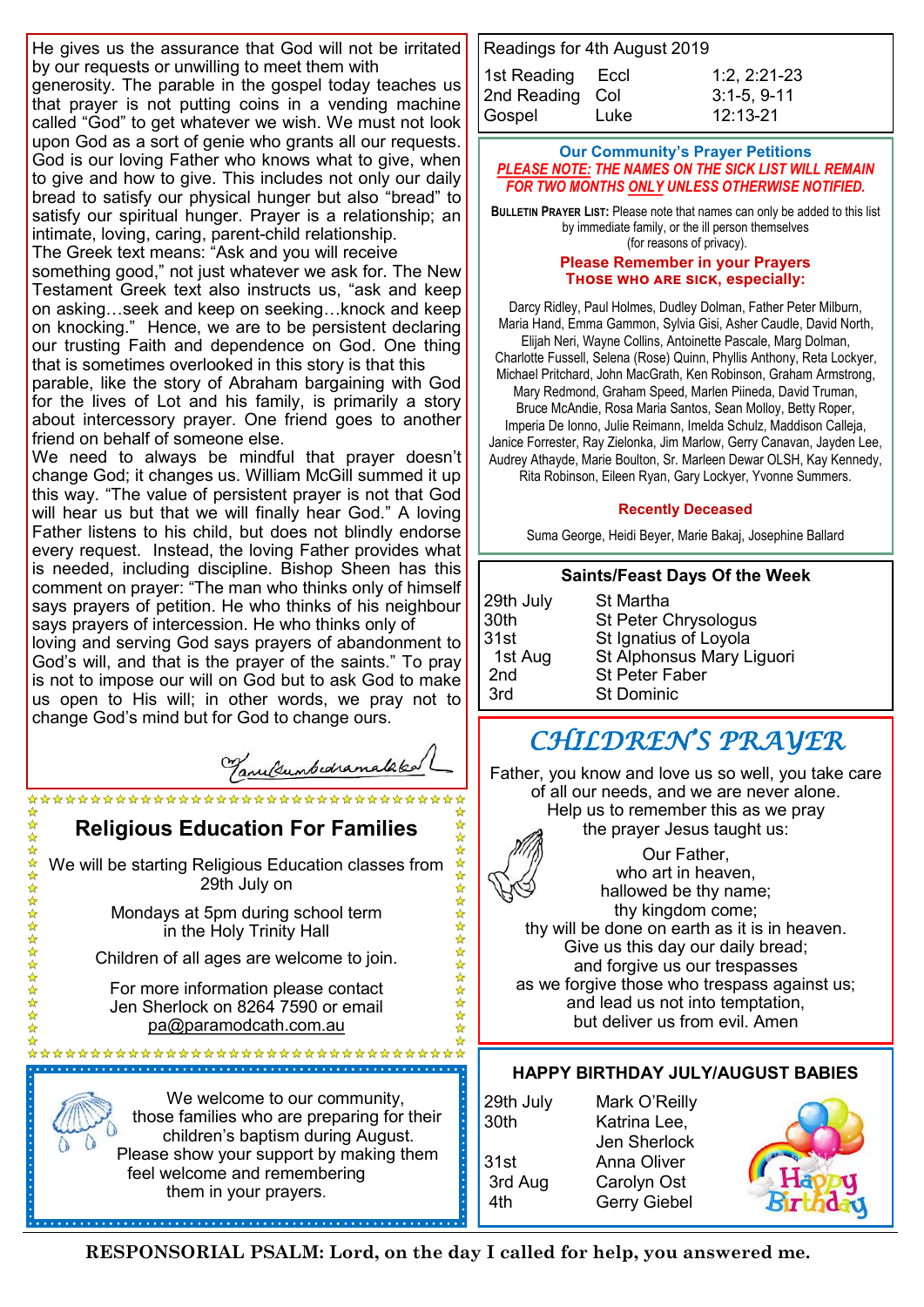#### **ST VINCENT DE PAUL HQ: 1300 729 202 from 9.00am — 1.00pm or www.vinnies.org.au**

# **St Vincent de Paul Modbury Conference**

*Lord your timeless lesson sings out in the voice of constant waves, in the wind through the trees and in the harmonies of life. Wash clean our ears to hear you, make us listen now, for we need your great wisdom to assist us in our life. Amen.*

Only two calls again this week; one from a domestic violence casualty looking to get beds to replace those left behind.

We've started to contact some refugee families, three of them, two Syrian and one from Afghanistan, who have moved out into our conference area and can no longer receive assistance from the Migrant Refugee Centre .

**Pantry needs this week are:** 

Milo (small), Rice (small), Tinned Peas/Beans and Margarine .

It will greatly help if any or all of these items could be placed in the Vinnies' collection basket. Thank you and God Bless

#### REACH OUT GROUP

Tuesday 30th July 2019 9.15am Mass at St John XXIII Followed by a cuppa. All Welcome Reader: Jos Hensing

Offertory: Pam Ridley & Mary Mattner Communion: Rafael Melegh & Maureen Frost Altar Server: Leo North

For information about Reach Out please call Maureen Kenny Ph: 8396 7682 or M: 041808210859



#### DEVELOPMENT FUND 2019

Congratulations Margaret Giebel No. 15 Drawn by Alex Balayance

Contact: Marg Dolman 8264 1317 to be included in the draw.

#### **Craft Market 2019 – Vinnies Stall**

As you will remember, Vinnies sold gift baskets at last year's Craft Market. All of the proceeds from those sales went to assist the work of St Vincent de Paul locally – we would not have been as successful without your generosity. We are planning to make 50 baskets once again this year and are looking for donations of goods to fill those baskets. The baskets we make are suitable for men and women, boys and girls, and of course, babies. We are seeking donations of goods to make up these various baskets: toiletries for men or women; wine; nuts and chocolates; items for babies or children; or anything that you think would make a gift basket desirable. There will be a box at the back of each church for you to

place your donations of gifts in. We are very grateful for your ongoing support of the work of St Vincent de Paul in our parish.

Corrie Bowman



#### **FIRST SATURDAY MASS**

 August 3rd 2019, 9.15am HOLY TRINITY CHURCH Holy Rosary for PEACE in the world. Commencing at 8.45am with Acts of Consecration, to the Sacred Heart of Jesus and the Immaculate Heart of Mary with the Sacrament of Penance. Please bring a SINGLE flower for Our Holy Mother

 *"In the end my Immaculate Heart will triumph" ( Our Lady of Fatima 1917 )*



# **Novena Prayer for the Feast of St Mary MacKillop**

Bountiful God you filled the heart of Mary MacKillop with hospitable love, especially for those at the margins of our society. Deepen that love within us that we may be: welcoming of the stranger, willing to share our resources, prepared to forgive

offences and hurts, ready to listen with open hearts and eager to work for justice and unity. Companion us, generous God, wherever there is an edge of need. God of life we pray through the intercession of St Mary MacKillop for renewed faith, hope and zest for life. In the spirit of Mary of the Cross we pray for all suffering the effects of natural disasters, recession and war either in our own land or elsewhere. We pray for the sick, the imprisoned, asylum seekers and those in need or difficulty of any kind. We pray that we never see an evil without trying to do something about it. May we grow in trust in Your providence, hope in the saving grace of Jesus Christ and courage in the transforming work of the Holy Spirit and thus imitate the example of St Mary MacKillop in our lives. Amen

Our Father…. Hail Mary…. Glory be…

A special mass will be celebrated for the feast of St. Mary of the Cross on the 8th of August at Holy Trinity Church with Adoration at 6.30pm followed by Mass at 7pm. All are welcome to give thanks to God for this remarkable first Australian Saint.

### **Craft Market – Face Painter/s needed**

Do you know of anyone who would be willing to do some face painting at the Craft Market?



If so, please contact Lea on 0431 092 725



# *STAY FOR A CUPPA*

Thanks to some of our wonderful volunteers, we will be having a cuppa after all Masses this Weekend Please join us.

**GOSPEL ACCLAMATION: Alleluia, alleluia! You have received the spirit which makes us God's children, and in that Spirit we call God our Father**